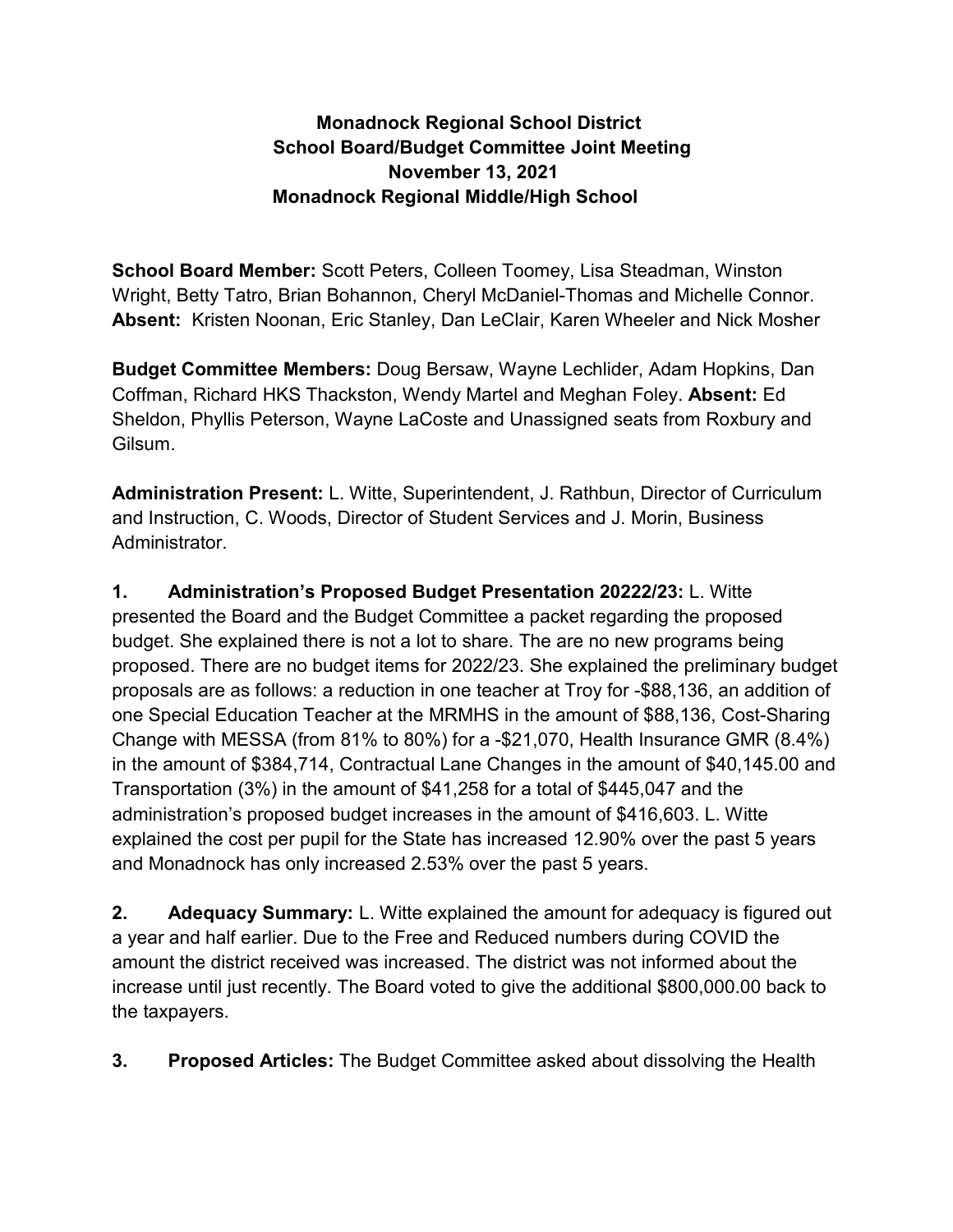Expendable Trust. J. Morin explained she was asked to recap the district's Expendable Trusts. The Trust was created around the MDEA pool. There is \$63,346.93 in the Trust. L. Steadman explained the Trust was created by the request of N. Moriarty. At the time the Health Trust was created due to the ups and downs in the insurance. The initial amount was \$10,000 created in 2011 and another \$56,000 was deposited and there has never been a withdrawal from the account. A.Hopkins suggested thinking about lowering the GMR by that amount. L. Steadman said the funds can be transferred to another Trust. B. Bohannon suggested lowering the amount of health insurance instead of somewhere else. J. Morin explained the Board would have to have a Public Hearing and decide where to spend the funds. L. Witte explained the GMR history is in the budget books. The rate has been a little all over the place. J. Morin explained the GMR will never go over the amount the district was told by the Health Trust but it could go down. S. Peters explained we have the GMR so we really do not need the surplus. He said the Board has 3 or 4 more meetings to discuss this. R. HKS Thackston would recommend setting aside the \$63,346.93 to offset the Health Insurance. A. Hopkins explained a motion is not necessary at this time. S. Peters said the Board will discuss this. D. Coffman commented that the \$63,346.93 does not do anything in a 33-milliondollar budget. He asked the full amount of the insurance line. J. Morin explained the insurance amounts are in a lot of lines within the budget. D. Coffman commented he would expect the amount to be in the millions. J. Morin agreed. *C. McDaniel-Thomas arrives.* D. Coffman commented that the 8.4% is the most we have seen and he would expect it to be about 7.5% but he would guess 6.5%. You may want to reduce the insurance line but it is small in comparison to the budget amount. He does not care what the Board does about the \$63,346.93. Let the Board help the administration to get rid of the fund, great. L. Steadman explained to dissolve the expendable fund you need a warrant article. S. Peters explained the Board discussed a warrant article to put the funds in another expendable fund. This is the first draft of the warrant articles. This will be brought up at the next Board meeting. R. HKS Thackston would recommend the funds going back to the taxpayers.

**4. FTE:** L. Witte explained the district sends the numbers for all of our staff to the State. It includes all of the instructional staff but not sure about the other staff. L. Witte explained we are in need of a Special Education Teacher, School Psychologist, Social Worker, Interpreters and she has lost track of the number of paras. The new hires come and go. The Reading Specialist is in the pipeline. There are still quite a few vacancies. D. Coffman asked the number of vacancies in the budget. C. Woods explained we are using contracted services or telehealth but we still have vacancies. J. Morin explained the amount of dollars the administration estimates is what they think the vacancy will cost if a new person were to come in. S. Peters explained the vacancy number could change tomorrow. D. Coffman suggested giving the administration a bigger checkbook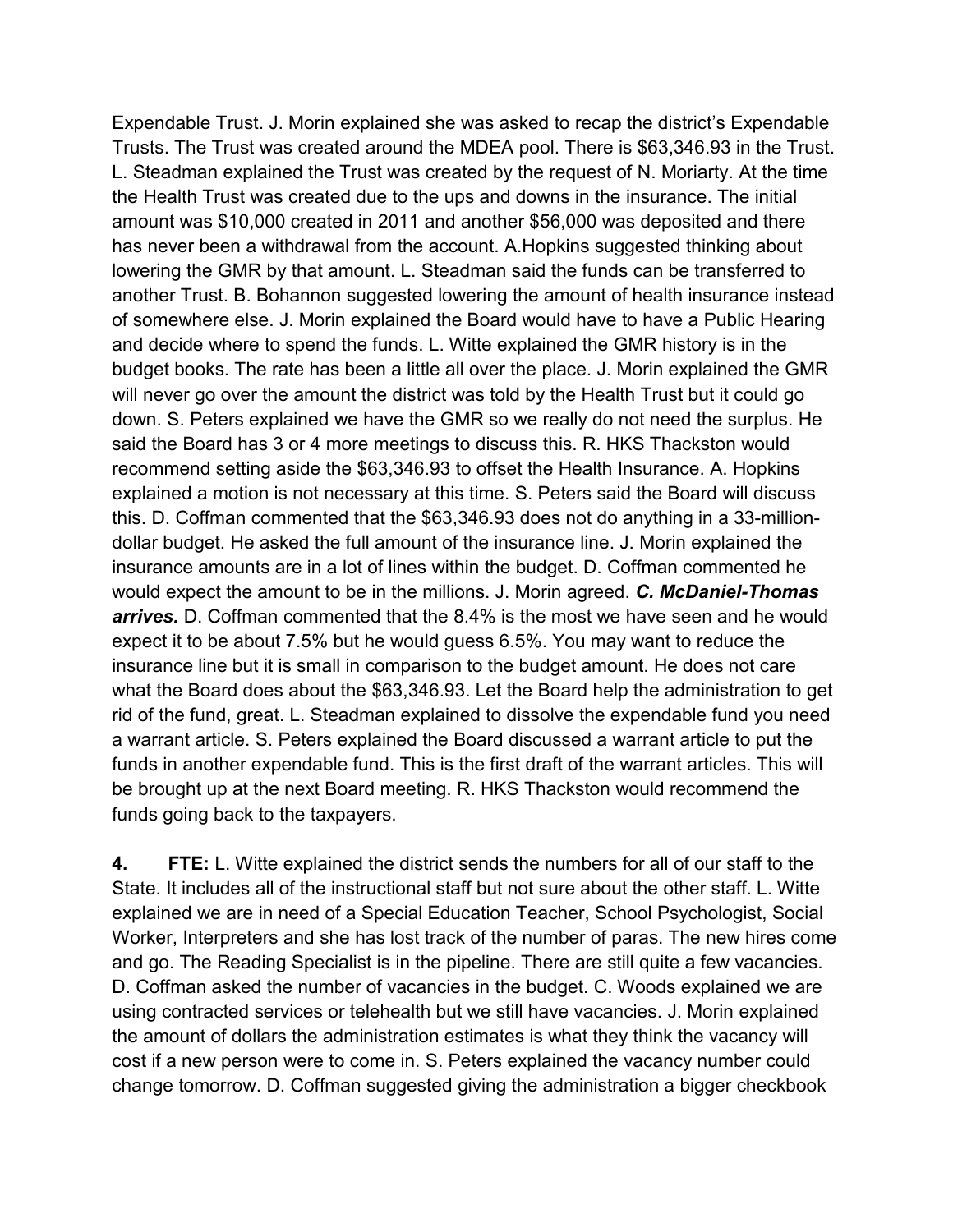or the ability for incentives to gain talented people to fill the vacancies. We have to do something to be more competitive but we cannot only increase wages that is not good for the voters. S. Peters explained the voters will vote on the MDEA contract in March. D. Bersaw commented we are not voting on the MESSA contract and those are the staff we are missing. L. Witte explained this is happening everywhere with lack of paras and support staff. We are also short in special education. J. Hoden asked if the reason for lack of staff was because of wages. S. Peters said within the Specialists it is not the wages but lack of staff. It was commented that the MESSA wages are low and people at Dunkin Donuts get paid more. It was also commented that MESSA employees have low wages but very good benefits. W. Martel said to open the contract with MESSA to increase the rates. R. HKS Thackston commented we cannot hire for \$24.00 an hour if we wanted to because there is a contract. It was commented that this conversation is not going anywhere. S. Peters said this is not tied to this year's budget. The Negotiating Team is in negotiations with MDEA currently. L. Steadman commented she works for a non-profit and there are two options either a higher amount without benefits or a lower amount with benefits. B. Tatro commented that because of the COVID conditions there are things you cannot put in a contract. B. Bohannon said we are in a labor market; we need a strategy. It is the employee's choice. It is worth the conversation on what the Budget Committee may support. This is a conversation for the future. Be more creative. S. Peters mentioned that after the vote in March the Board asked the Budget Committee for creative ideas. It is too late for this cycle. R. HKS Thackston asked about being creative and would it be more money. We cannot compare with McDonalds. W. Lechlider committed the Budget Committee will set the Default and Operating Budget numbers. We gave the Board a list of objectives for 3 years. D. Coffman commented this is not a new conversation. You need to dust off the whiteboard. L. Steadman explained the list is in the forefront of negotiations. W. Lechlider commented on next year negotiations with MESSA and a 22-million-dollar bond.

W. Lechlider asked about the proposed \$325,000.00 article. S. Peters explained the articles are still under construction. The Board has not voted on any of the articles. The article includes the removal of the portables, repair to a roof and a fire panel at Gilsum. We have not received bids yet. The numbers are estimates from Barker Associates. W. Lechlider would suggest pulling out the fire panel. It is a health and safety issue. The \$500,000 article is still being worked on. There is a lot of grant funding for ventilation and heating. This would include the 700 and/or 800 wings. It would include air quality not air conditioning. S. Peters commented there are separate projects in the CIP backlog for air conditioning. M. Foley asked the last time the 700 or 800 wings had been worked on. Some members thought after 1963 but before the 1990s. D. Coffman also said to pull out the health and safety. J. Hoden would encourage transparency. S. Peters asked how many articles should be on the ballot. W. Wright suggested adding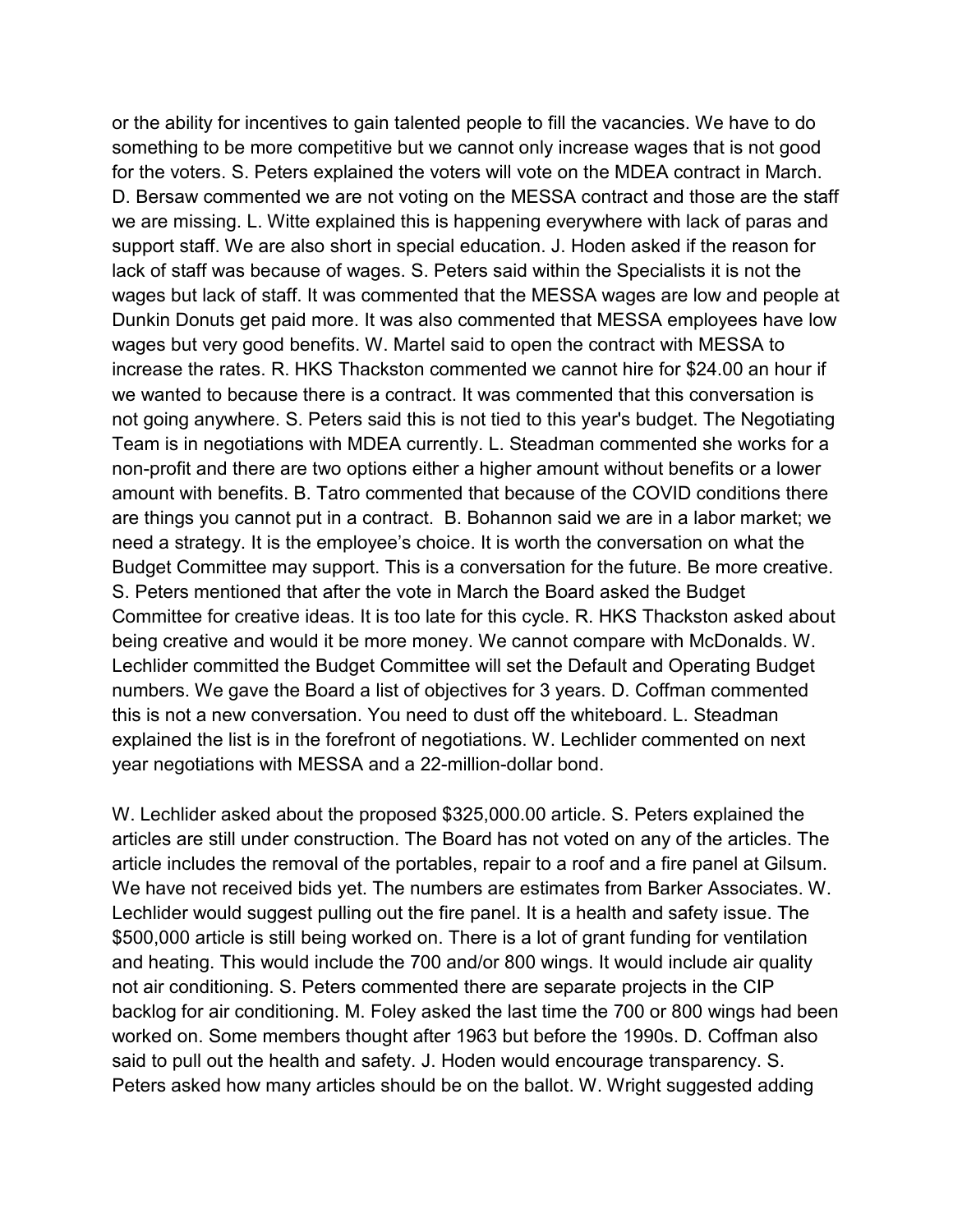the removal of the modulars to the proposed budget. J. Morin explained we are not only tearing down the portables but what is left needs to be usable. D. Bersaw suggested a detailed article on the ballot to explain to the voters. L. Steadman explained that is the job of the CRC prior to the warrant. DRA has to approve the language in the warrant article. D. Coffman said if the list is short put it on the warrant article. W. Lechlider would like to wait a year to remove the portables with a surplus possibly. L.Steadman said that W. Wright's idea is interesting but has trouble with not being transparent. S. Peters said we do not have a line in the budget for small projects.

**5. Enrollment:** M. Foley was curious looking at Troy and Emerson's enrollment. L. Witte explained people are moving. J. Rathbun explained a large group in Troy and Emerson were homeschooled. There were maybe 120 students that left and 50 came back. Every day the number changes. It affects adequacy. L. Witte also explained that Troy does not have Preschool this year because of the drop in numbers. L. Steadman commented that the mask mandate also affected the number of children attending school.

**6. Other:** D. Coffman said that he appreciates the 1% increase from the Board and administration but is frustrated with the deficiency in learning. The last two years the development of learning and delivery of education has suffered. It is not in this book to get us out of this. Be very aggressive on the delivery of education. The kids are not getting what they need. He would urge the administration to change the number and give the kids more. This is not on the agenda anywhere. S. Peters said the educational reports are seasonal. This Tuesday we will be discussing the data. We receive reports 3-4 times a year. W. Martel commented we are focusing on the teachers but having support staff that is just as important for the environment of the teachers. D.Coffman would agree but we need to take care of the majority. L. Steadman commented that the grant funds are used to help the students. L. Witte explained the allocated grant funds are on the website regarding how they were spent. J. Rathbun explained it is hard to fund a one-year position. People do not want a one-year job. The grant funds are used for staff coaching and professional development. J. Hoden would like to add funds to pay for better coaches. S. Peters explained we had that conversation a few years ago. Funds were in the budget and it failed. J. Hoden said some coaches are \$1000 below average. S. Peters asked if the Budget Committee is supporting the stipend spreadsheet that had been proposed. J.Hoden would like more discussion on this issue. W. Lechlider commented that teachers are coaches to supplement their pay. Some coaches give the funds back to the district. W. Wright commented not only on the coaches but the advisors as well. S. Peters said the spreadsheet also includes leadership roles, extra-curricular and the fine arts. We do not need to treat it as a sports conversation.